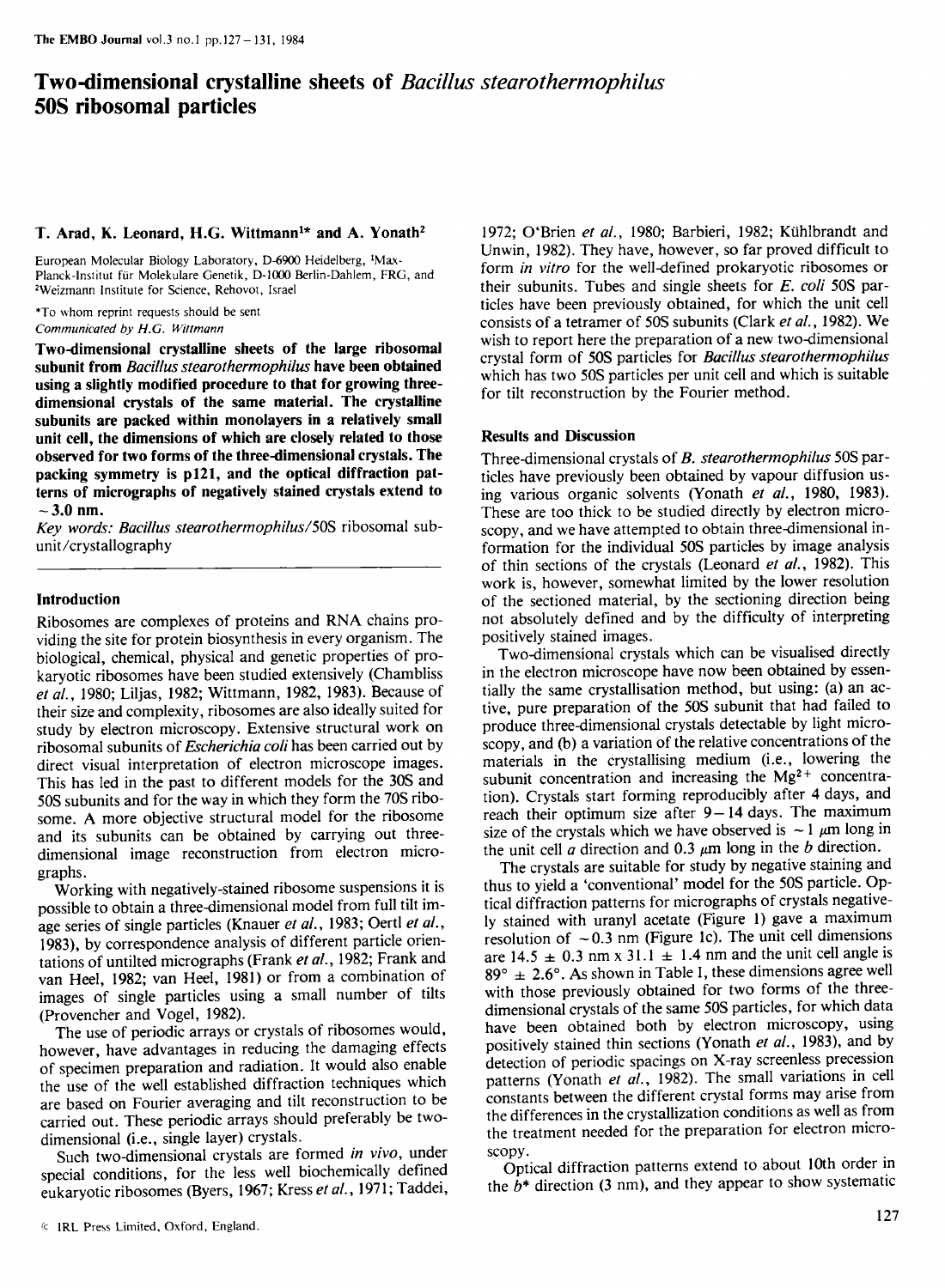

Fig. 1. (a) Electron micrograph of a negatively stained crystalline sheet of 50S subunits. Bar length is 100 nm. (b) Noise filtered image of the electron micrograph shown in a. (c) The corresponding optical diffraction pattern.

absences along the  $a^*$  direction but not the  $b^*$  direction (the reflection 0, 5 is always strong). This would suggest that the crystals have plane group symmetry pg in projection, with a glide plane along the  $a$  direction.

Figure 1b, which is a computer noise filtered and averaged image of the crystal in Figure la, shows the outline of the par-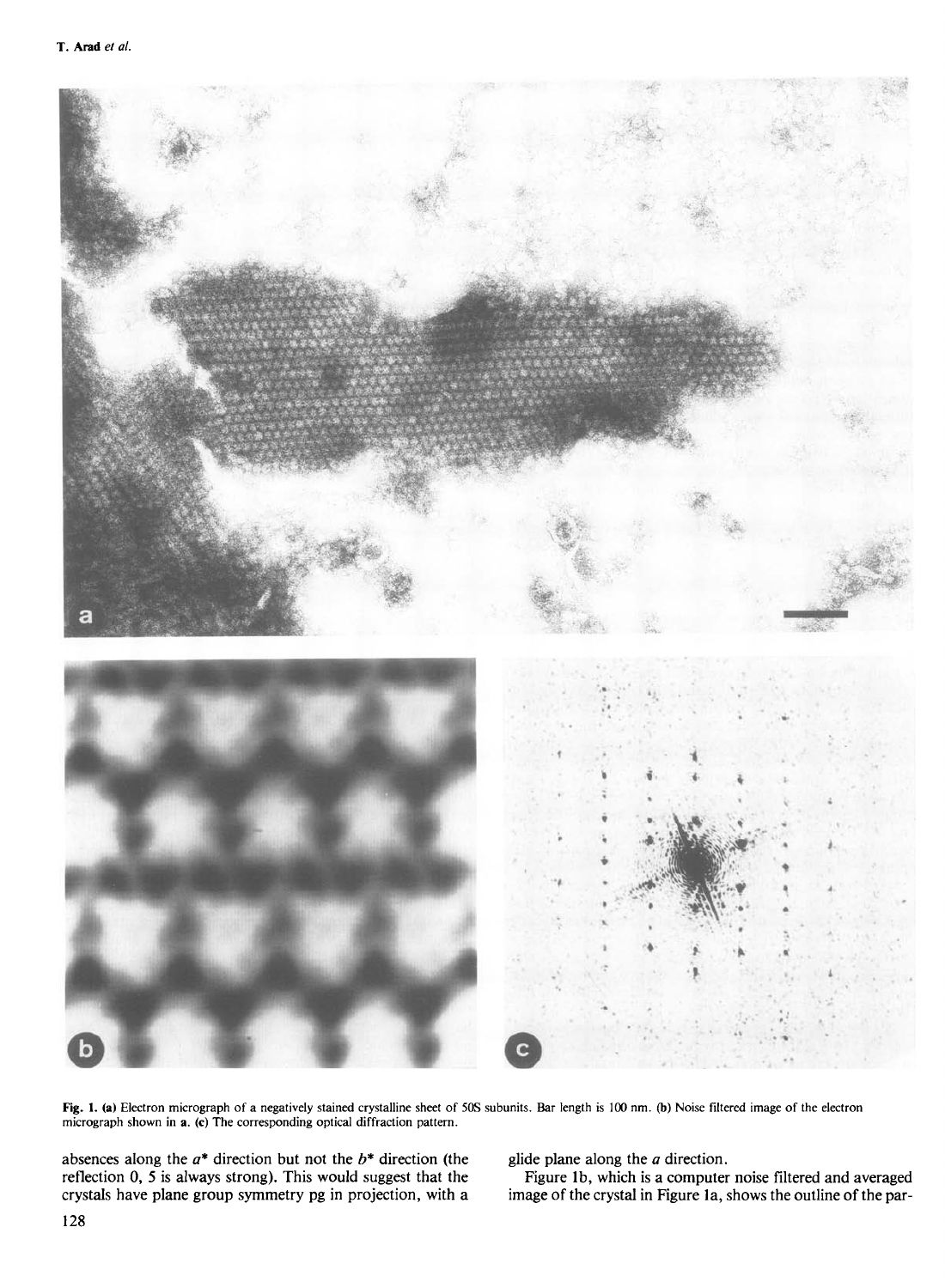

Fig. 2. (a) Electron micrograph of a Pt-Pd shadowed crystalline sheet. Bar length is 100 nm. The arrow indicates the direction of metal deposition during shadowing. (b) Noise filtered image of a. (c) Contoured density for the filtered image of a. The rectangular unit cell (14.5 nm x 31.1 nm) and the screw axes for plane group p121 have been drawn in.

ticle and also indicates the packing of the subunits within the image. However, it is very difficult in this case to distinguish unit cell. The particles are arranged in alternating rows which in projection between a dyad unit cell. The particles are arranged in alternating rows which in projection between a dyad axis in the plane of the crystal show up clearly, both in the original pattern and in its filtered (i.e., plane group p2) and a s (i.e., plane group p2) and a screw axis along the  $a$  direction of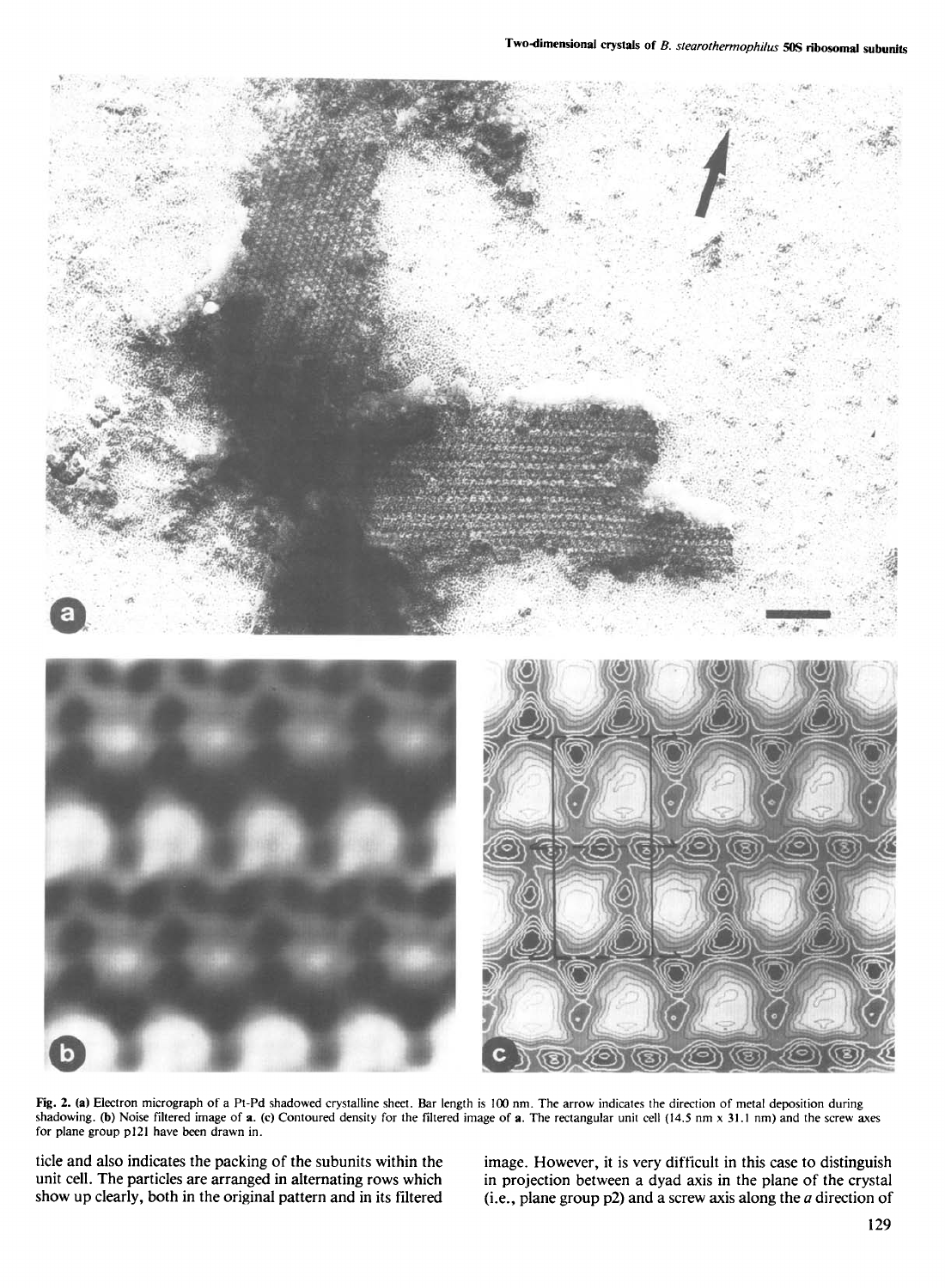|  |                                               |  | <b>Table I.</b> Cell parameters of two three-dimensional crystal forms from |  |  |
|--|-----------------------------------------------|--|-----------------------------------------------------------------------------|--|--|
|  | B. stearothermophilus 50S ribosomal particles |  |                                                                             |  |  |

| Method                                   |      | Crystal Cell parameters    |          | Crystal conditions                     |  |  |  |
|------------------------------------------|------|----------------------------|----------|----------------------------------------|--|--|--|
|                                          | form | $a,b$ (nm)                 | $\gamma$ |                                        |  |  |  |
| Electron micro-                          | # 1  | $13.0 \times 25.6$         |          | $96^\circ$ pH 7.0; 10% ethandiol       |  |  |  |
| scopy of thin sec-<br>tions <sup>a</sup> | #2   | $15.6 \times 28.8$         |          | 97° pH 6.6; $3\%$ ethyl-<br>hexandiol  |  |  |  |
| X-ray precession<br>pattern <sup>b</sup> |      | $15.4 \times 26.1^{\circ}$ |          | 90 $^{\circ}$ pH 8.7; 30 $\%$ methanol |  |  |  |

<sup>a</sup>For references see: Yonath et al. (1983).

bFor references see: Yonath et al. (1982).

cDetected periodic spacings.

the unit cell (i.e., plane group  $p12_1$ ). Results of low-angle unidirectional shadowing seem, however, to differentiate quite clearly between the two possibilities. In Figure 2a it can be seen that if a crystal is shadowed at a fixed low angle approximately along the b direction, there is a clear alternation in shadow for adjacent rows parallel to  $a$ . This is not visible when the shadowing is performed along the  $\alpha$  direction and can be explained by a variation in height of alternate crystal rows parallel to a. This would arise if there were a packing in which alternate SOS particles are oriented up-and-down across the crystal layer, i.e., with a screw axis along  $a$ . The thickness of the sheets has also been determined directly from the shadowed images, and found to be  $\sim$  15 nm which is consistent with the presence of a single layer of ribosomes.

To characterize the factors that are responsible for the production of two-dimensional crystals, we have also investigated in more detail the formation of three-dimensional crystals as a function of the  $Mg^{2+}$  concentration.

50S preparations which at low  $Mg^{2+}$  concentration produce normal three-dimensional crystals were tested for crystal growth over a range of  $Mg^{2+}$  concentrations. It was found that when the  $Mg^{2+}$  concentration in the crystallization medium exceeds 50 mM, in most cases no three-dimensional crystals could be detected by light microscopy. In some experiments small three-dimensional crystals were produced, but these dissolved within  $1-2$  days. A hypothesis to explain these results is that the inter-particle contacts which are created in the two-dimensional plane are different from those between planes in the three-dimensional crystal. The latter are subjected to a strong competition with  $Mg^{2+}$  ions whereas the intra-plane contacts are either indifferent to, or even enhanced by, the presence of  $Mg^{2+}$ . The chemical properties of the two types of contact are still unknown; the competition with  $Mg^{2+}$  ions may be very specific, but also may only be an indication for weaker interactions.

To check whether the biological activity of the 50S particles has been impaired during the period of crystallization, a sample of 180 drops was kept for 3 weeks under the crystallization conditions, and another sample was stored for the same time and the same temperature but in the absence of ethanol. As shown by the poly $(U)$  test, the biological activities of both samples were approximately the same, and identical to that of a control sample which was frozen for the 3 weeks. Furthermore, all three samples gave sharp and symmetrical 50S peaks on sucrose gradients.

Although these results reveal that the 50S particles apparently remain intact and biologically active under the crystallization conditions, a note of caution should be added. Since only a small portion of the particles gave crystalline sheets and since the sheets cannot be separated from the majority of the non-crysallized material it is not possible to determine whether or not the biological activity of the crystallized 50S particles has remained to the same extent as that of the non-crystallized ones. A partial loss of activity or the removal of one (or a few) protein(s) from those 50S particles which form the crystalline sheets would be undectable due to the small portion of crystalline sheets and the experimental errors of the applied methods.

## **Conclusions**

The procedure described is a reproducible method of preparing in vitro two-dimensional crystals of B. stearothermophilus 50S ribosomal subunits which are suitable for direct study by electron microscopy. The optical diffraction patterns of these crystals extend to 3.0 nm and show a regular, compact packing mode with relatively small unit cell (14.5 nm x 31.0 nm). The crystals belong to the two-sided plane group p121 with a screw axis along the unit cell  $\alpha$  direction. This conclusion is supported by (i) the systematic absences of diffraction spots along the  $a^*$  direction (2 h + 1 are missing), (ii) the angle  $\gamma$  being close to 90° and (iii) the alternating image density after shadowing. We are at present using the crystals to carry out a tilt reconstruction which should give a three-dimensional model for the large ribosomal subunit. Use of contrast matching stain (Kuihlbrandt and Unwin, 1982) may also enable the position of the RNA to be established. If similar crystals can be obtained for the 70S particle, it should be possible to establish more exactly the way in which the two subunits make up the whole ribosome.

#### Materials and methods

Ribosomes were prepared as described previously (Yonath et al., 1980). For crystallization, the 50S subunits were diluted in H-I(m) buffer (10 mM HEPES buffer, pH 7.8, containing 60 mM NH<sub>4</sub>Cl,  $10-90$  mM MgCl<sub>2</sub> and 6 mM 2-mercaptoethanol) to a final concentration of  $2-3$  mg/ml and centrifuged for 30 <sup>s</sup> at 10 000 r.p.m. to remove large aggregated material. This solution was then adjusted to pH 6.0 with <sup>50</sup> mM MES buffer, immediately before setting up for crystallisation. Then  $9 \mu l$  drops were placed on a siliconised glass plate which was inverted over a glass Petri dish containing a total of <sup>10</sup> ml of 10% ethanol in H-I(m) buffer and 0.5 M NaCl (Yonath et  $al.$ , 1982). For some crystallisation experiment  $1\%$  ethanol was added directly to the ribosome solution.

After  $4 - 14$  days at  $4^{\circ}$ C, crystals were prepared for electron microscopy by re-inverting the glass plate and touching carbon-coated copper grids to the surface of the drops. These grids were then washed with H-l(m) buffer and stained with 1% uranyl acetate.

Micrographs were taken in a Philips 400T electron microscope at 80 kV. Optical diffraction patterns and filtered images were made as described previously (Leonard et al., 1982). Shadowing was carried out at a fixed angle of 20 $^{\circ}$  using Pt/Pd wire in an Edwards evaporator at 10<sup>-5</sup> Torr and room temperature.

The biochemical methods used in this study were the same as previously described (Wittmann et al., 1983).

#### Acknowledgements

We wish to thank R. Brown for valuable suggestions for improving the crystallization and J. Muissig, J. Piefke, H.-S. Gewitz, 1. Makowski and B. Hennemann for their excellent assistance.

## **References**

Barbieri, M. (1982) J. Theor. Biol., 91, 545-601. Byers,B. (1967) J. Mol. Biol., 26, 155-157.

Chambliss,G., Craven,G.R., Davies,J., Davis,K., Kahan,L. and Nomura,